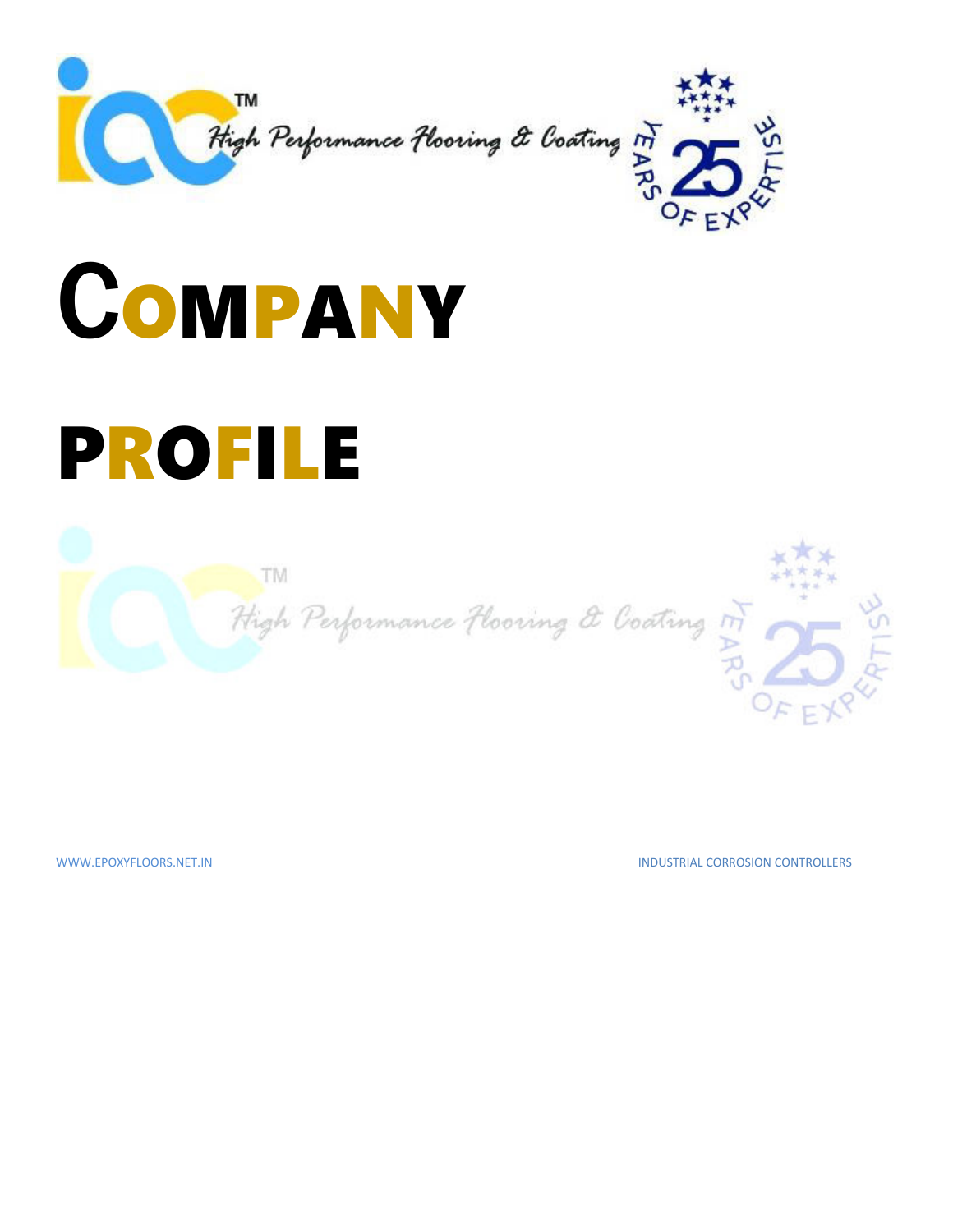#### *ABOUT US ABOUT US ABOUT US ABOUT US ABOUT US ABOUT US ABOUT US ABOUT US ABOUT US ABOUT US ABOUT US ABOUT US ABOUT US ABOUT US ABOUT US ABOUT US ABOUT US ABOUT US ABOUT US ABOUT US ABOUT US ABOUT US ABOUT US ABOUT US ABOU*

We are a pioneering company providing total Epoxy and PU based solutions. We aim to make cutting edge solutions accessible through our expanding service support, with constant focus on growth and development through major investment in services and employing the most advance technology available in the industry. Our holistic solution is known to look at the bigger picture and strive to impact the business as a whole entity. Every solution we advise fits in seamlessly with the perspective of the organization and the management. For us good is never enough, we seek newer and better ways for cost effective solutions, we aim to deliver the highest quality in everything we do and seek to continuously improve through creativity and innovations.

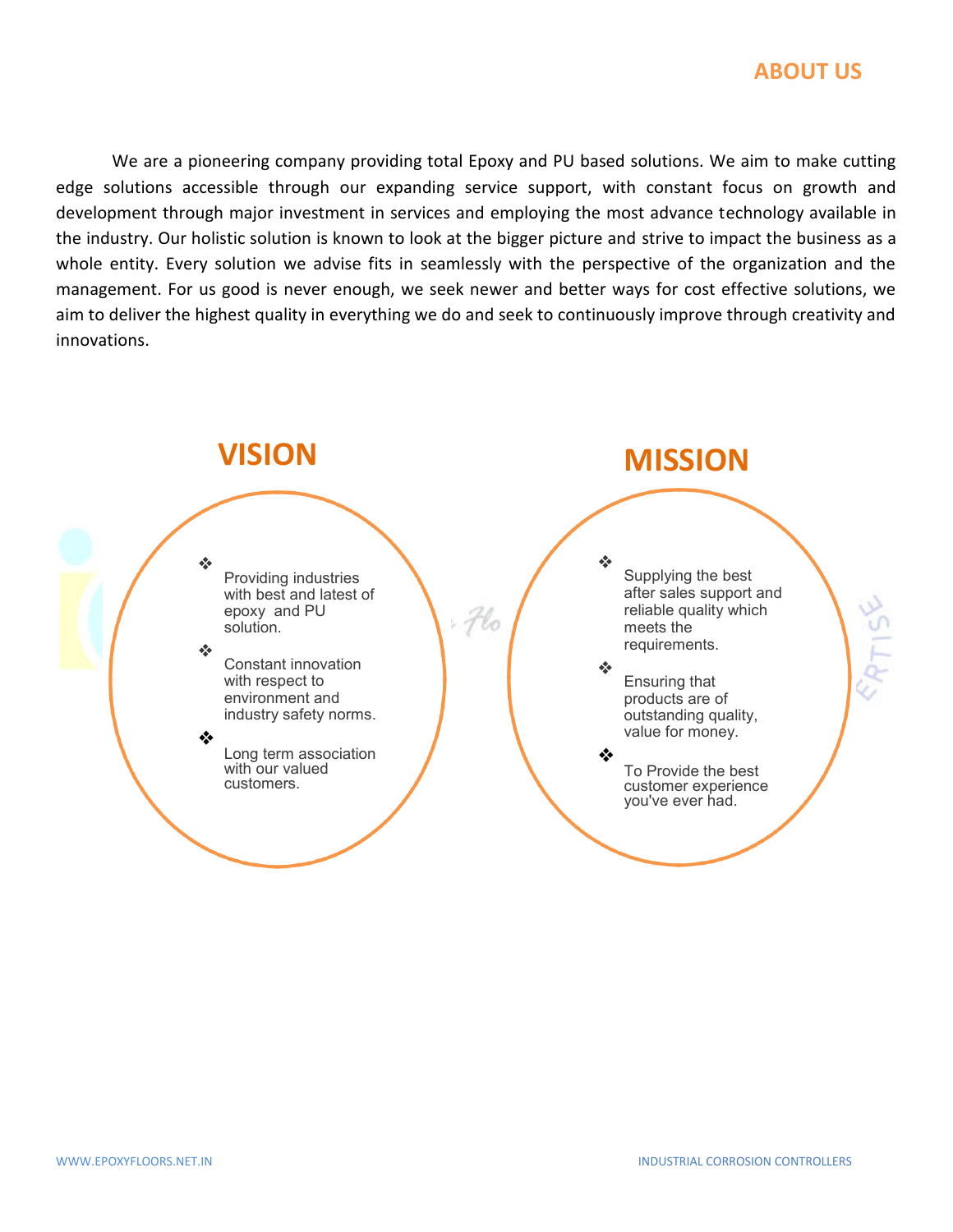#### **WORK AREAS**









AUTOMOBILE MANUFACTURING





CAR PARKS COMMERCIAL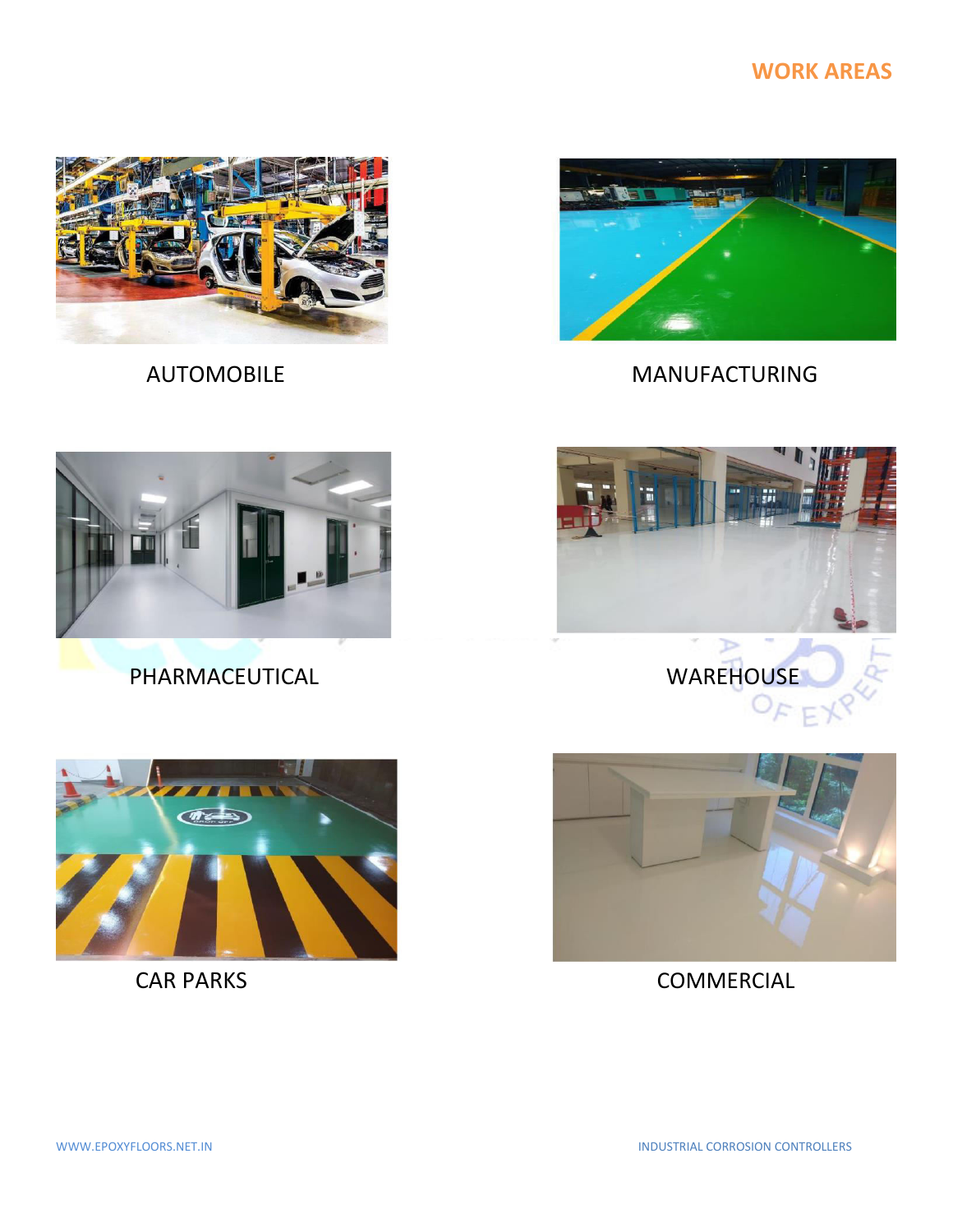#### **SERVICES**

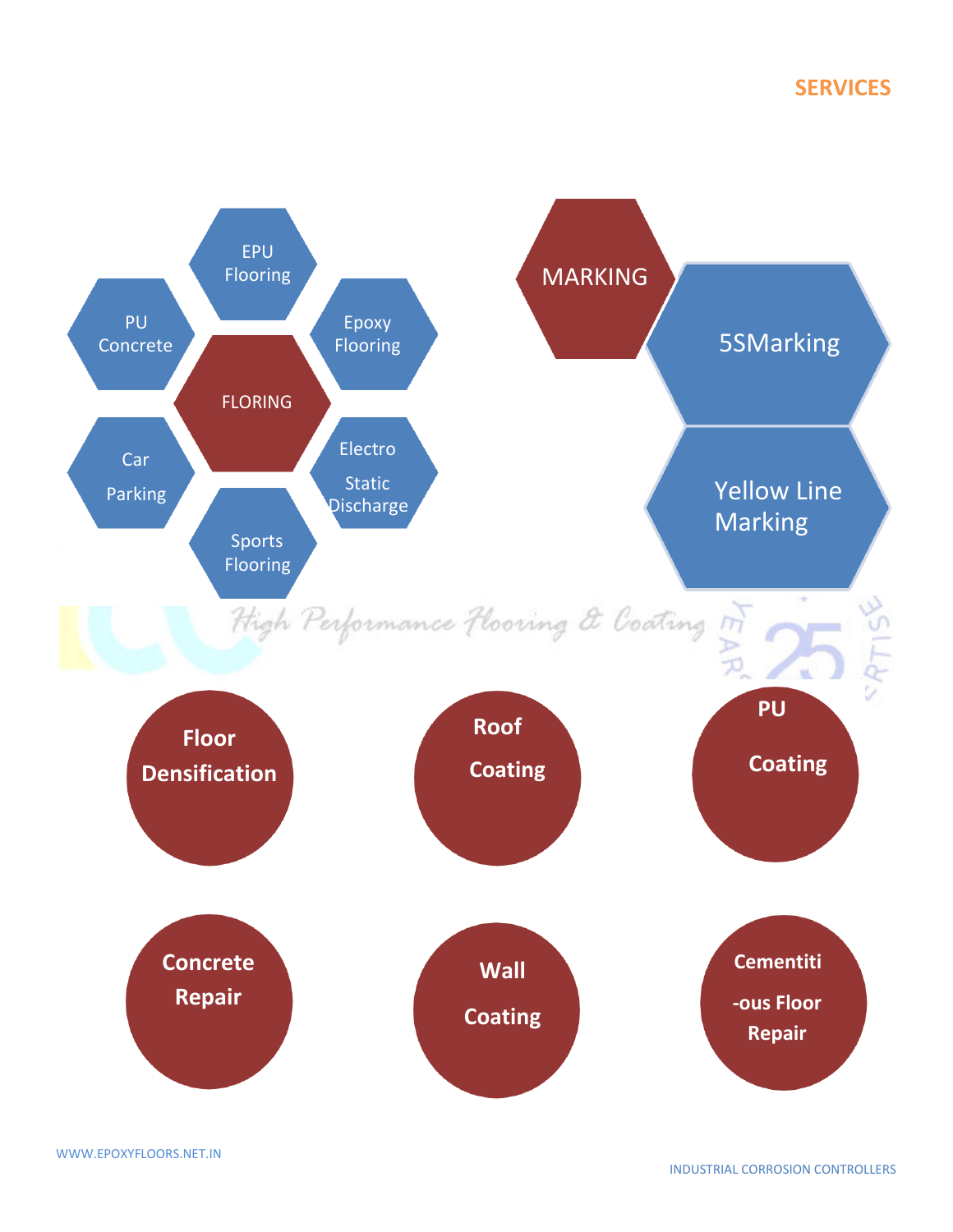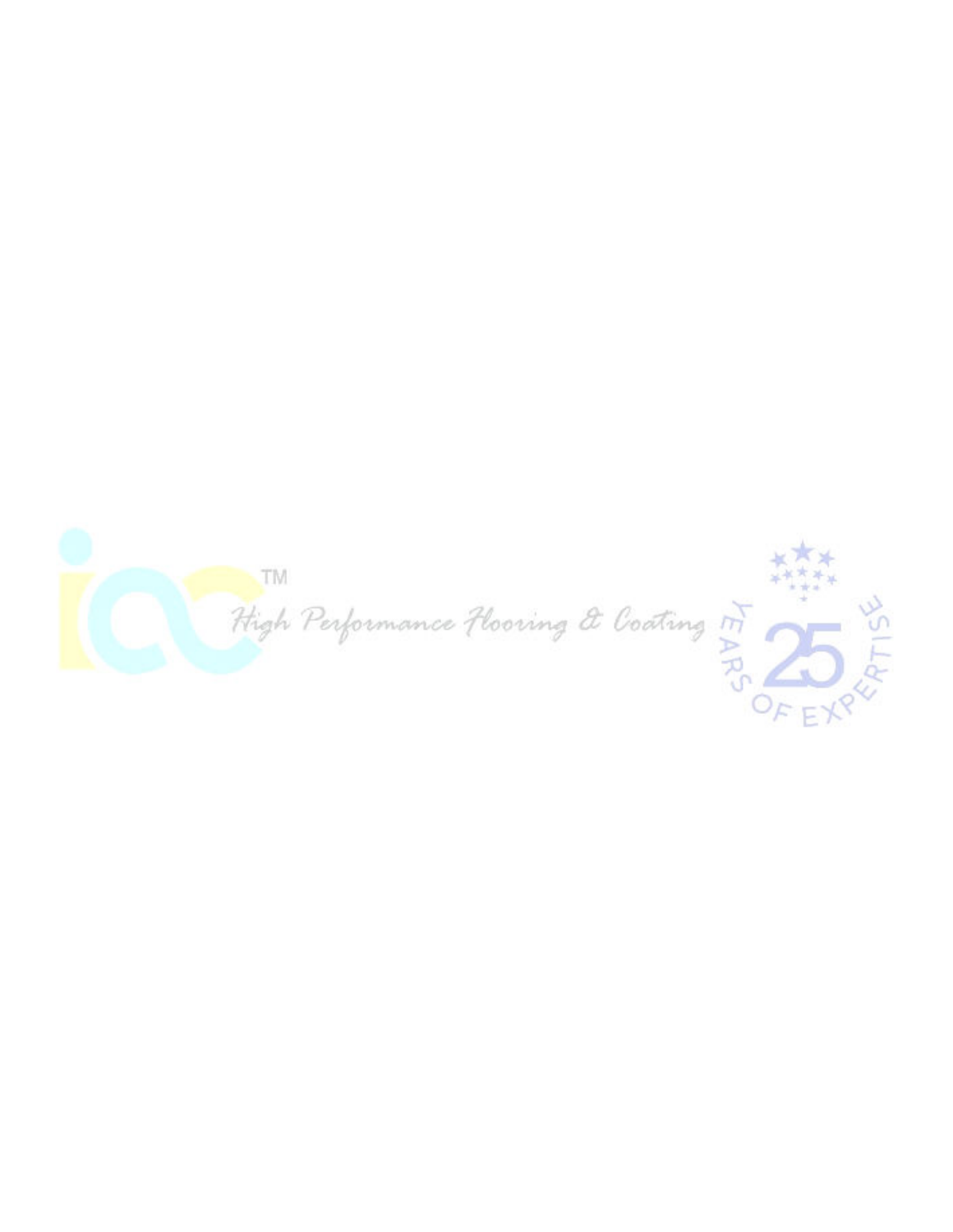## **CONSTRUCTION CHEMICALS**

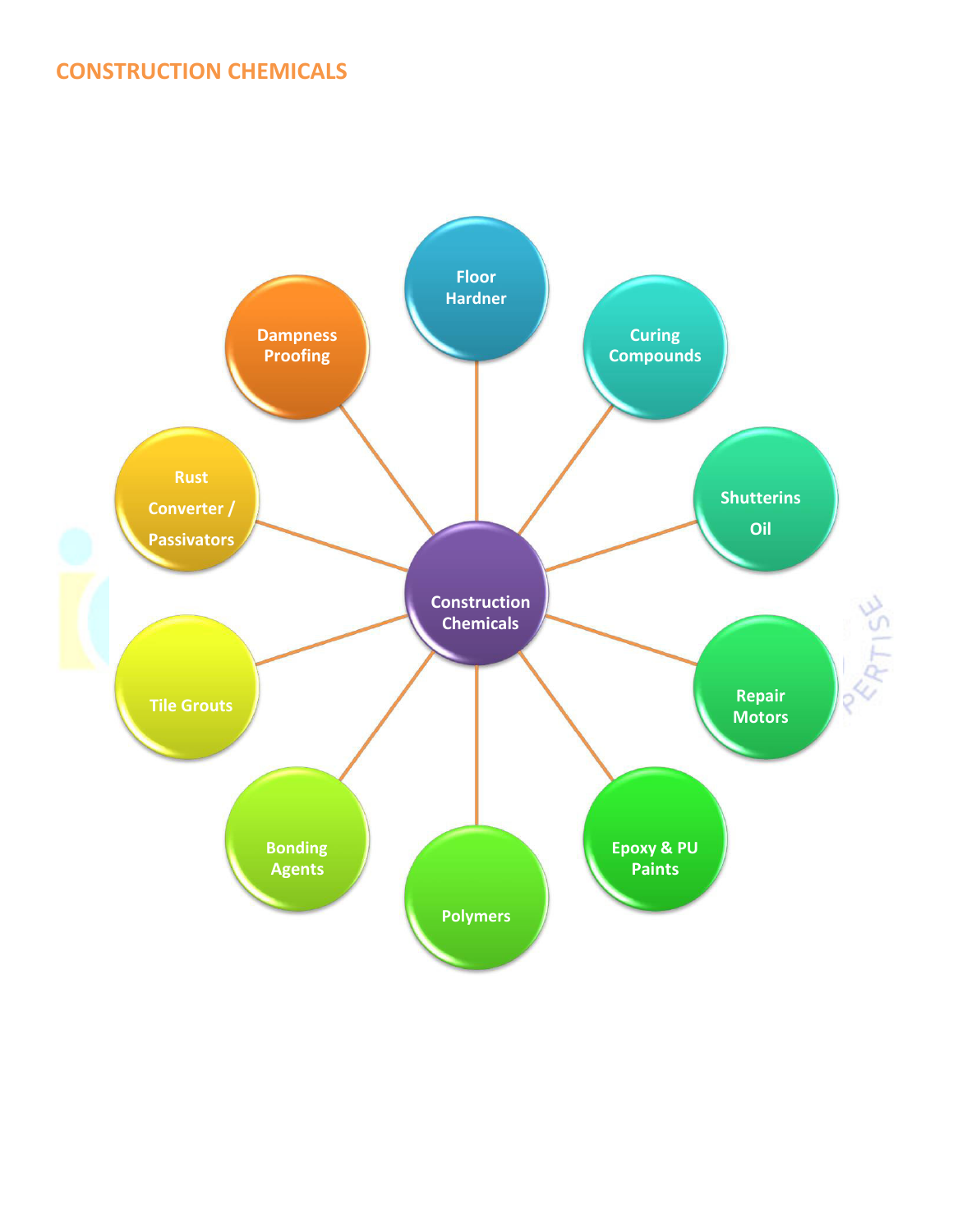#### **SERVICES DETAILS**

#### **EPOXY FLOORING:**

#### **Features**

- ❖ Forms jointless flooring
- ❖ Non dusting and easily cleanable
- ❖ Hygienic
- ❖ Very high mechanical strength

#### **Benefits**

- ❖
	- Excellent chemical resistance

TM

- ❖ Hard wearing
- ❖ Excellent antiskid properties

# **CAR PARKING FLOORING:**

## **Benefits**

- ❖
	- High wear resistance
- ❖ Dynamic and static crack-bridging properties
- ❖ Chemical resistance
- ❖ UV stability
- ❖ Rapid-curing

### **YELLOW LINE MARKING:**

#### **Benefits**

- ❖
- Organized work environment



❖ Identify areas of a facility easily





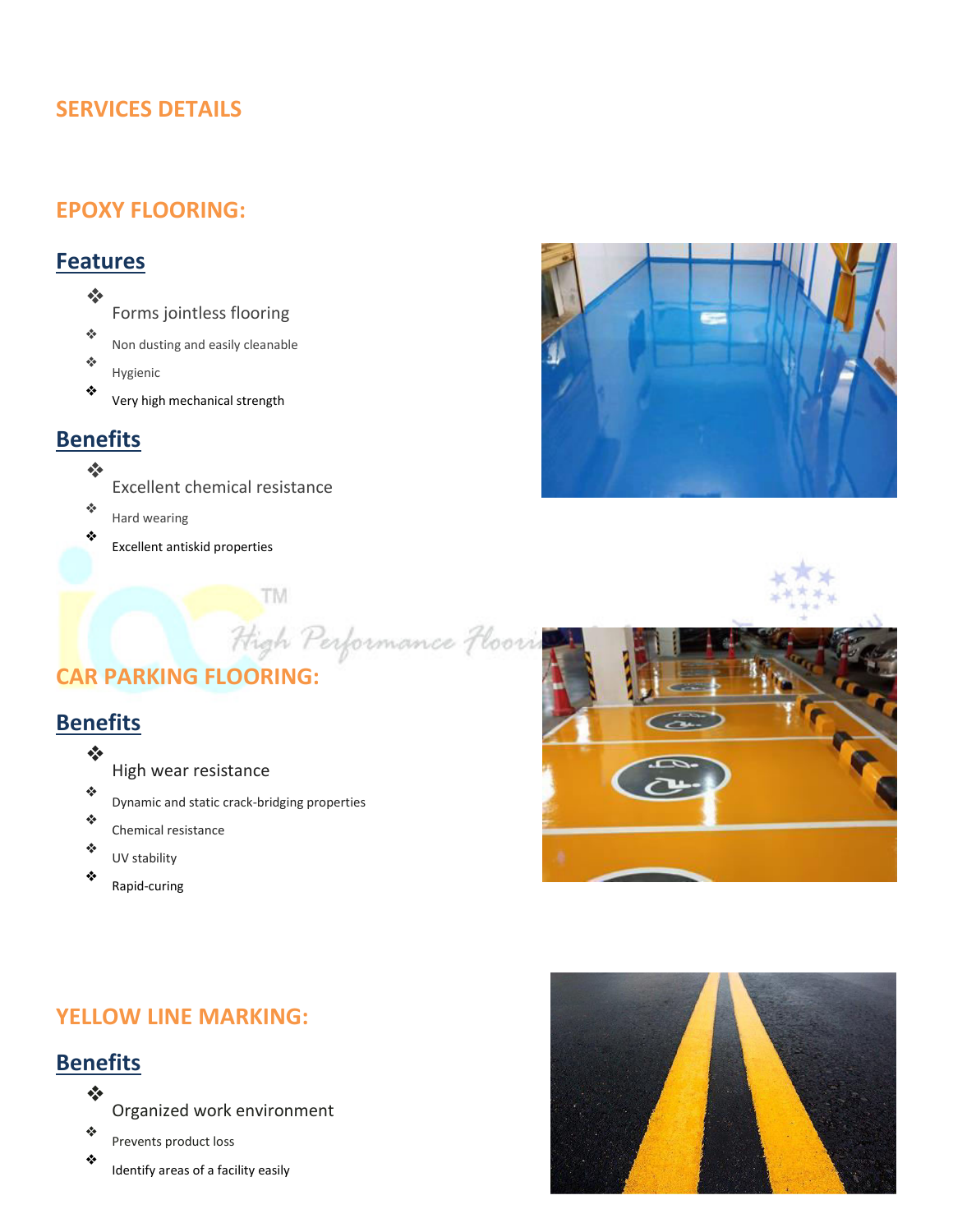#### **SERVICE DETAILS**

### **PU CONCRETE FLOORING:**

#### **Features**

- ❖ Flooring resembles as marble or granite
- ❖ Easy maintenance
- ❖ High quality laminate flooring
- ❖ Resistant to thermal shocks
- ❖ Resistant to wear and impact
- ❖ Rapid return to service

#### **SPORTS FLOORING:**

#### **Features**

- ❖ Easy Clean
- ❖ Skid Resistance
- ❖ Weather Resistance
- Crack resistance

TM

❖ Water Resistance High Performance Hoorin

#### **Benefits**

- ❖ Better impact absorption
- ❖ Easy maintenance
- ❖ Better for the environment
- ❖ Reduced chances of accidents
- ❖ Better Durability & resilience

### **5S MARKING:**

## **Benefits**

- ❖
- Provide visual cues for proper location
- ❖

Transmit important messages - such as extreme caution area





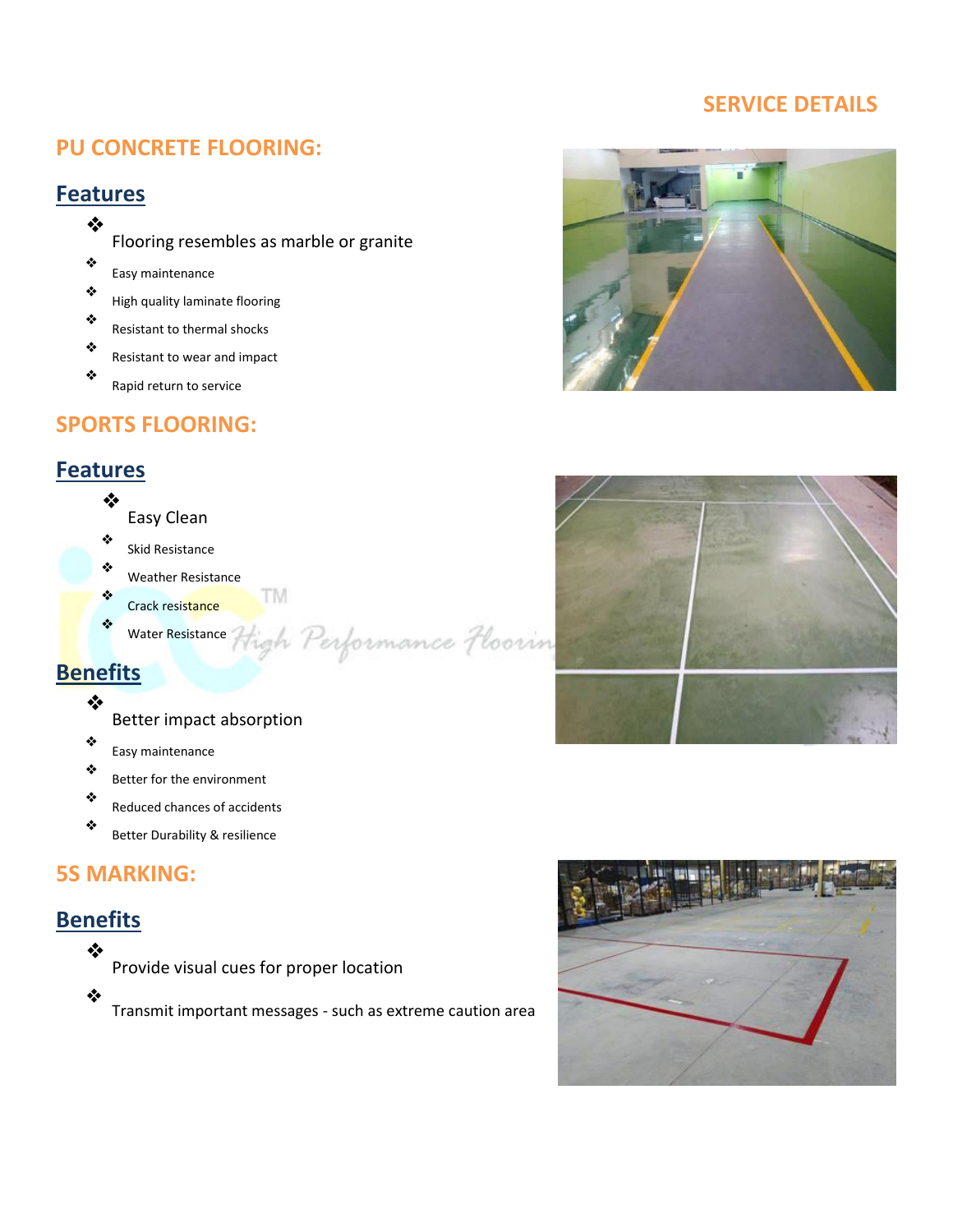#### **SERVICE DETAILS**

#### **COOL ROOF COATING:**

## **Benefits**

- ❖ Outstanding Protection for the Roof
- ❖ Reduced Energy Cooling Usage and Cost
- ❖ Decreased Life-Cycle Costs
- ❖ Better Comfort and Productivity <br>◆  $\cdot$  ... Fixedly
- ❖ Environmentally-Friendly



# **ROOF WATERPROOFING:**





## **PU FLOORING:**

#### **Features**

#### ❖

- Cost effective
- ❖ Good abrasion resistance

#### **Benefits**

- ❖ Versatility
- ❖ Protection
- ❖ Limited Risk

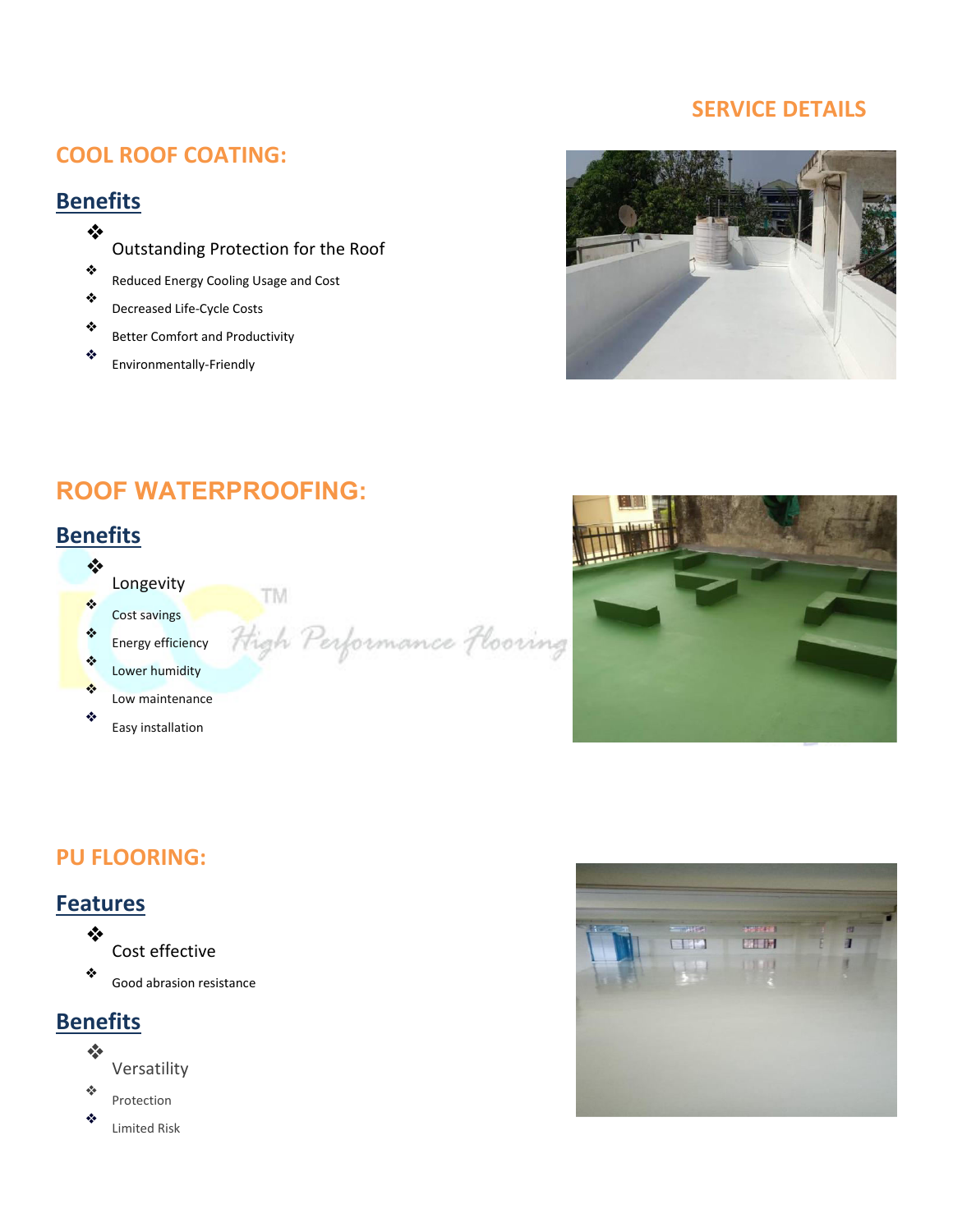#### **SERVICE DETAILS**

#### **CEMENTITIOUS FLOORING:**

#### **Benefits**

- ❖ Prevent Further Damage
- ❖ Reduce Risk of Injury
- ❖ Maintaining Appearances
- ❖ Staying Functional
- ❖ High on Utility



# **EPU FLOORING:**

#### **Benefits**

❖

High Performance Hooring Food grade certified product

 $\blacksquare$  TM

- ❖ Easy Clean
- ❖ Glossy look



### **CEMENTITIOUS FLOOR REPAIR:**

### **Benefits**

- ❖
	- Increased flooring thickness
- ❖ Strengthen the weak and fragile concrete
- ❖ Reduced wear and tear on equipment
- ❖ Reduced repair costs for finished construction